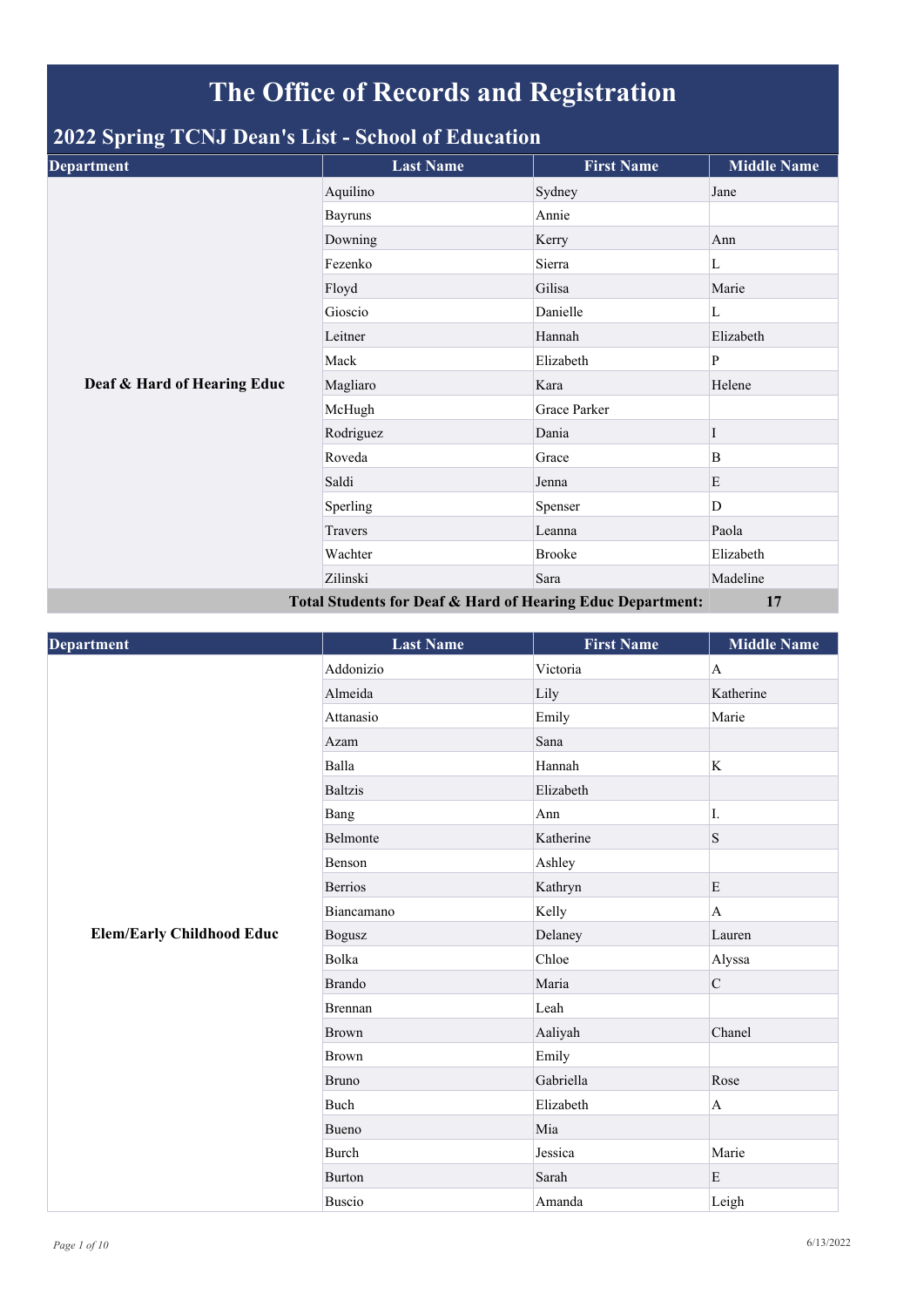| <b>Department</b>                | <b>Last Name</b> | <b>First Name</b> | <b>Middle Name</b> |
|----------------------------------|------------------|-------------------|--------------------|
|                                  | Cahill           | Deirdre           | ${\bf N}$          |
|                                  | Calabria         | Kevin             | Paul               |
|                                  | Calderaro        | Kaitlyn           | Taylor             |
|                                  | Calello          | Madison           | $\mathbf M$        |
|                                  | Campbell         | Madeline          |                    |
|                                  | Caporuscio       | Sara              | $\mathbf{M}$       |
|                                  | Carrigg          | Kamryn            | $\mathbf E$        |
|                                  | Casler           | Emma              | Rose               |
|                                  | Cavallaro        | Emma              | Olivia             |
|                                  | Cerbasio         | Erica             |                    |
|                                  | Chacon           | Karina            | $\mathbf V$        |
|                                  | Chang            | Seongmin          |                    |
|                                  | Chipura          | Elizabeth         | $\bf{A}$           |
|                                  | Cohen            | Kaitlyn           | Nicole             |
|                                  | Cole             | Elizabeth         | Mary               |
|                                  | Collins          | Shelby            | Elizabeth          |
|                                  | Competiello      | Julia             |                    |
|                                  | Contaldi         | Kyle              | Thomas             |
|                                  | Cosgrove         | Grace             |                    |
|                                  | Crowe            | Jamie             |                    |
|                                  | Cullis           | Kaitlyn           | Elise              |
|                                  | D'amato          | Noelle            | $\mathbf E$        |
|                                  | D'amico          | Alyssa            |                    |
| <b>Elem/Early Childhood Educ</b> | Demeo            | Dana              |                    |
|                                  | Demko            | Amanda            | Rebecca            |
|                                  | Desantis         | Alyssa            | Anne               |
|                                  | Devicaris        | Lauren            | Alexandra          |
|                                  | Dicenzo          | Daniel            | $\bf J$            |
|                                  | Diem             | Cheyanne          | ${\bf N}$          |
|                                  | Dimaulo-Milk     | Sarah             | Annalise           |
|                                  | Dinatale         | Gia               | Rose               |
|                                  | <b>D'intino</b>  | Sierra            | Nicole             |
|                                  | Dos Santos       | Melanie           | B.                 |
|                                  | Dougherty        | Jillian           |                    |
|                                  | Doyle            | Jocelyn           | Eve                |
|                                  | Doyle            | Kelly             | $\overline{C}$     |
|                                  | Dworzycki        | Julia             | $\, {\bf S}$       |
|                                  | Dwyer            | Colin             | J                  |
|                                  | Elias            | Victoria          |                    |
|                                  | Espinal          | Aureni            | $\mathsf C$        |
|                                  | Ettenger         | Lauren            | $\mathbf E$        |
|                                  | Febles           | Arianna           | $\mathbf E$        |
|                                  | Finan            | Megan             | $\mathbf E$        |
|                                  | Fingerhut        | Kelly             | $\mathbf A$        |
|                                  | Fishman          | Robert            | $\mathbf M$        |
|                                  | Fiuczynski       | Ana               |                    |
|                                  | Flanagan         | Haley             | ${\bf R}$          |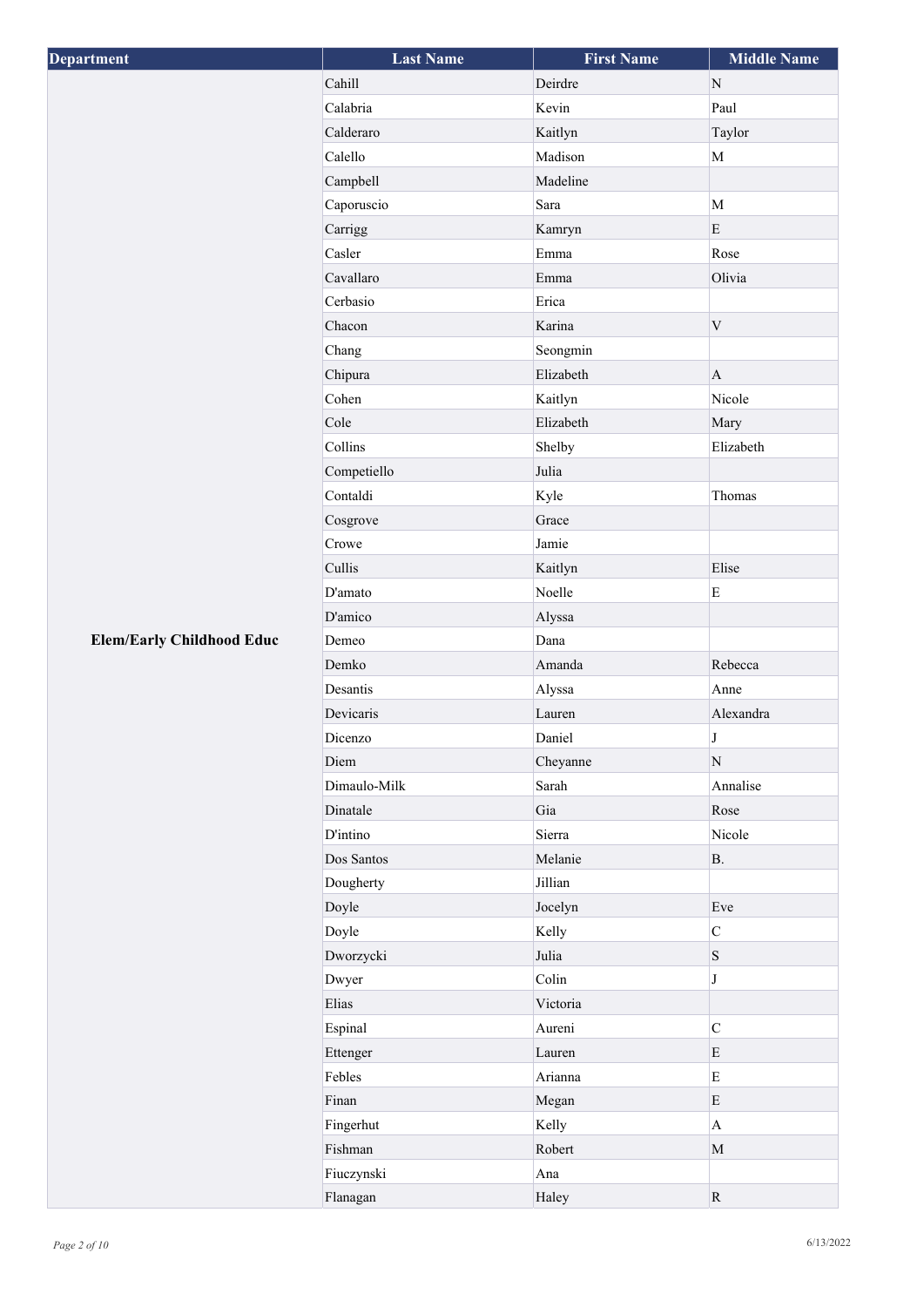| Department                       | <b>Last Name</b> | <b>First Name</b> | <b>Middle Name</b> |
|----------------------------------|------------------|-------------------|--------------------|
|                                  | Floystrop        | <b>Brianna</b>    | Lynn               |
|                                  | Frade            | Sofia             | $\mathbf L$        |
|                                  | Francis          | Ashauna           |                    |
|                                  | Friedman         | Alexa             | $\mathbf M$        |
|                                  | Gasser           | Emily             |                    |
|                                  | Geer             | Stephanie         | ${\bf E}$          |
|                                  | Giordano         | Lauryn            | Grace              |
|                                  | Gluckman         | Sarah             | $\rm H$            |
|                                  | Goldzweig        | Rebecca           |                    |
|                                  | Gordon           | Abigail           | Hailey             |
|                                  | Gorski           | Alexa             | $\overline{C}$     |
|                                  | Greco            | Olivia            | G                  |
|                                  | Greenberg        | Sophie            | Rose               |
|                                  | Harbach          | Madeline          | $\mathbf L$        |
|                                  | Heath            | Rebecca           | Michelle           |
|                                  | Herwood          | Jordyn            | $\rm F$            |
|                                  | Hopkins          | Heather           | Marie              |
|                                  | Israilov         | Rachael           |                    |
|                                  | Johnson          | Emily             | Faith              |
|                                  | Jones            | Kelsey            | Megan              |
|                                  | Jozak            | Jessica           |                    |
|                                  | Kalksma          | Jacqueline        | ${\bf N}$          |
|                                  | Karol            | Samantha          | Rose               |
| <b>Elem/Early Childhood Educ</b> | Kasegrande       | Isabella          | $\mathbf M$        |
|                                  | Kelly            | Jaime             | $\mathbf E$        |
|                                  | Kerr             | Kailyn            | Rose               |
|                                  | Keyes            | Hannah            | ${\bf E}$          |
|                                  | Khashab          | Leena             | Mercado            |
|                                  | Kirk             | Alexis            | $\mathbf M$        |
|                                  | Kline            | Allison           | $\mathbf C$        |
|                                  | Koerner          | Madison           | $\overline{G}$     |
|                                  | Koukourdelis     | Sophia            | J                  |
|                                  | Kudisch          | Bethany           | $\overline{F}$     |
|                                  | La Fata          | Isabella          | Marie              |
|                                  | Laubach          | Shannon           | Rose               |
|                                  | Lee              | Ariana            |                    |
|                                  | Lee              | Rachel            |                    |
|                                  | Lepore           | Lauren            | $\bf{A}$           |
|                                  | Lidz             | Sydney            | Anne               |
|                                  | Liebrand         | Alyssa            | $\mathbf C$        |
|                                  | Liguori          | Isabella          | $\overline{P}$     |
|                                  | Litwin           | Lindsay           | $\mathbf{A}$       |
|                                  | Lockwood         | Jade              | Alesandra          |
|                                  | Logiudice        | Marissa           | Danielle           |
|                                  | Lombardi         | Alexa             |                    |
|                                  | Lombardi         | Gabrielle         | $\rm F$            |
|                                  | Lopez            | Cristina          | ${\bf N}$          |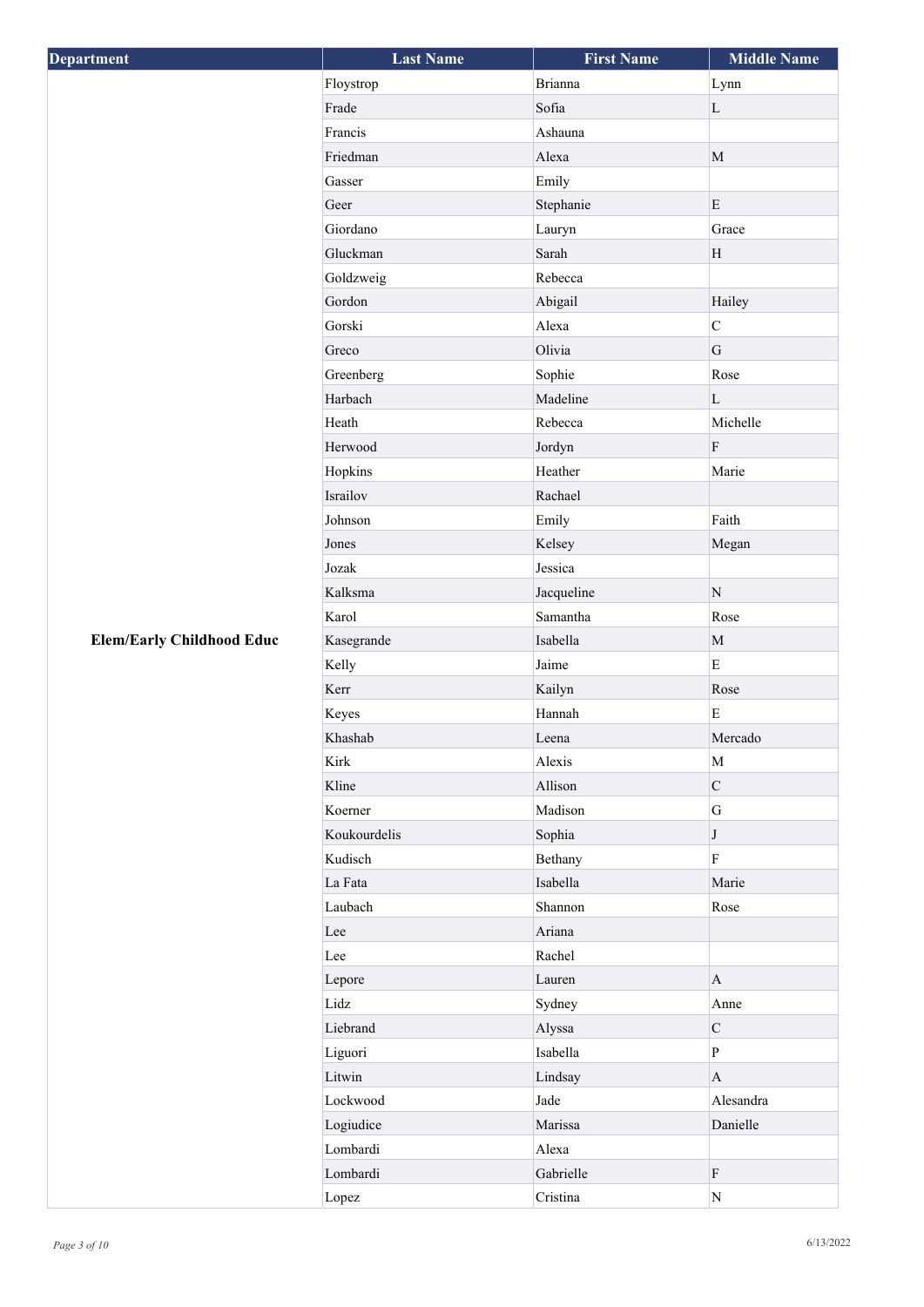| Department                       | <b>Last Name</b> | <b>First Name</b> | <b>Middle Name</b> |
|----------------------------------|------------------|-------------------|--------------------|
|                                  | Lubitsky         | Sarah             | $\mathbf E$        |
|                                  | Lubold           | Haley             |                    |
|                                  | Luglio           | Ana               | Isabella           |
|                                  | Maloney          | Cailey            | Jordan             |
|                                  | Marshall         | Jennifer          |                    |
|                                  | Martin           | Jenna             | ${\bf R}$          |
|                                  | Masella          | Jessica           | Grace              |
|                                  | McCarthy         | Margaret          |                    |
|                                  | Mccarty          | Julia             | $\mathbf{A}$       |
|                                  | Mccomb           | Kathryn           | Grace              |
|                                  | McManus          | Renee             | ${\bf R}$          |
|                                  | Mcmullin         | Christine         | $\overline{C}$     |
|                                  | Meakim           | Kyle              | $\mathbf M$        |
|                                  | Meakim           | Luke              |                    |
|                                  | Meechan          | Grace             | E                  |
|                                  | Messineo         | Jillian           | $\mathbf{M}$       |
|                                  | Meyer            | Olivia            | Paige              |
|                                  | Miele            | Jessica           | $\, {\bf B}$       |
|                                  | Mincieli         | Manon             | Elaine             |
|                                  | Morrow           | Rebecca           | H                  |
|                                  | Mount            | Sierra            | Nicolette          |
|                                  | Natale           | Julie             | L                  |
|                                  | Nerey            | Madison           | Shay               |
| <b>Elem/Early Childhood Educ</b> | Neveling         | Kaci              | $\mathbf{A}$       |
|                                  | Newman           | Shannon           | Blair              |
|                                  | Norton           | Elizabeth         | $\mathbf M$        |
|                                  | Notaro           | Natalie           |                    |
|                                  | Nugent           | Mary              | $\mathbf C$        |
|                                  | Overton          | Janiah            | $\mathbf{D}$       |
|                                  | Palumbo          | Jillian           | Lee                |
|                                  | Penaloza         | Ana               | Paula              |
|                                  | Petschow         | Kaitlyn           | Emma               |
|                                  | Phillips         | Alyssa            |                    |
|                                  | Pierson          | Anna              | $\mathbf M$        |
|                                  | Pitt             | Kelsey            |                    |
|                                  | Posen            | Sarah             | Alana              |
|                                  | Postorino        | Nina              | Elena              |
|                                  | Procopio         | Christina         |                    |
|                                  | Pschar           | Isabella          | Sophia             |
|                                  | Quinn            | Cassidy           | $\, {\bf B}$       |
|                                  | Quintero         | Yaliz             |                    |
|                                  | Ramirez          | Paola             |                    |
|                                  | Reinhardt-Hepler | Charlotte         |                    |
|                                  | Retkwa           | Shannon           | Rose               |
|                                  | Ricardo          | Julia             | $\mathbf L$        |
|                                  | Roberts          | Anna              | ${\bf E}$          |
|                                  | Rodriguez        | Janelyn           |                    |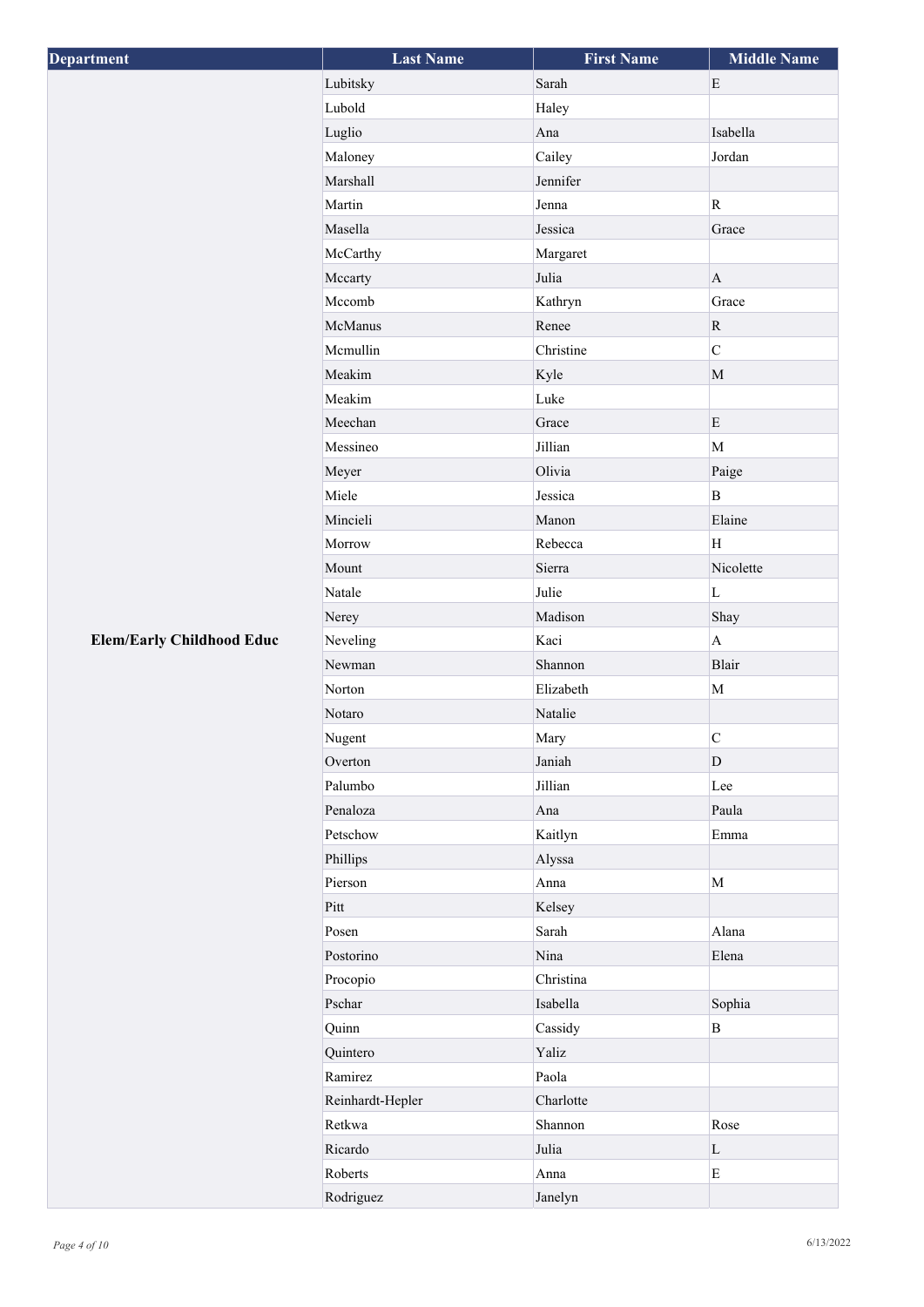| Department                       | <b>Last Name</b>     | <b>First Name</b> | <b>Middle Name</b>        |
|----------------------------------|----------------------|-------------------|---------------------------|
|                                  | Rogers               | Sophia            | Alysse                    |
|                                  | Rosen                | Rachel            | $\mathbf M$               |
|                                  | Rosofsky             | Chloe             | Lyn                       |
|                                  | Ruban                | Sabrina           | $\, {\bf P}$              |
|                                  | Ruiz                 | Yasmin            |                           |
|                                  | Russoman             | Jessica           | $\mathbf M$               |
|                                  | Ryder                | Kelly             | $\bf J$                   |
|                                  | Sabin                | Danielle          | $\bf J$                   |
|                                  | Saccenti             | Jessica           | $\overline{C}$            |
|                                  | Sanchez              | Kerry             | Anne                      |
|                                  | Santana Peralta      | Yeira             | $\mathbf{A}$              |
|                                  | Santos               | Evangelina        |                           |
|                                  | Saunders             | Samantha          | B                         |
|                                  | Scherdel             | Lyndsey           | Anne                      |
|                                  | Schnell              | Rebecca           |                           |
|                                  | Senkus               | Jennifer          | E                         |
|                                  | Serrao               | Ashley            | $\mathbf{M}$              |
|                                  | Sharpe               | Maya              | $\mathbf{A}$              |
|                                  | Shaw                 | Mollyjo           | Schneiderman              |
|                                  | Siddiqi              | Aamna             | $\mathbf{A}$              |
|                                  | Sirianni             | Danielle          | Rose                      |
|                                  | Sirimis              | Alexandra         | T                         |
|                                  | Slack                | Jaydah            | $\mathbf R$               |
| <b>Elem/Early Childhood Educ</b> | Smith                | Jacqueline        | E                         |
|                                  | Solanki              | Hiral             | D                         |
|                                  | Son                  | Gabriella         | $\mathbf K$               |
|                                  | Spoerl               | Margaret          | Rosemarie                 |
|                                  | Staub                | Morgan            |                           |
|                                  | Stomber              | Alyssa            | $\boldsymbol{\mathsf{A}}$ |
|                                  | Streeter             | Emily             |                           |
|                                  | Sumner               | Anna              | G                         |
|                                  | Super                | Mckenna           | G                         |
|                                  | Tarashuk             | Meghan            | M                         |
|                                  | Terry                | Sophia            | $\mathbf M$               |
|                                  | Thompson             | Gabrielle         | Alyse                     |
|                                  | Todaro               | Jordan            | $\mathbf R$               |
|                                  | Toy                  | Emily             | Ann                       |
|                                  | Traverso             | Caitlyn           | Noelle                    |
|                                  | Triolo               | Sarah             | $\mathbf E$               |
|                                  | Unger                | Gabrielle         | Syl                       |
|                                  | Urena                | Greycee           |                           |
|                                  | Vacca                | Madison           | ${\bf E}$                 |
|                                  | Vaccarelle           | Kaitlyn           | Marie                     |
|                                  | Valuk                | Julia             | Rose                      |
|                                  | Vargas               | Alexandra         | $\rm T$                   |
|                                  | Vargas-Villavicencio | Maria             | De Los Angeles            |
|                                  | Vigario              | Taylor            | Marie                     |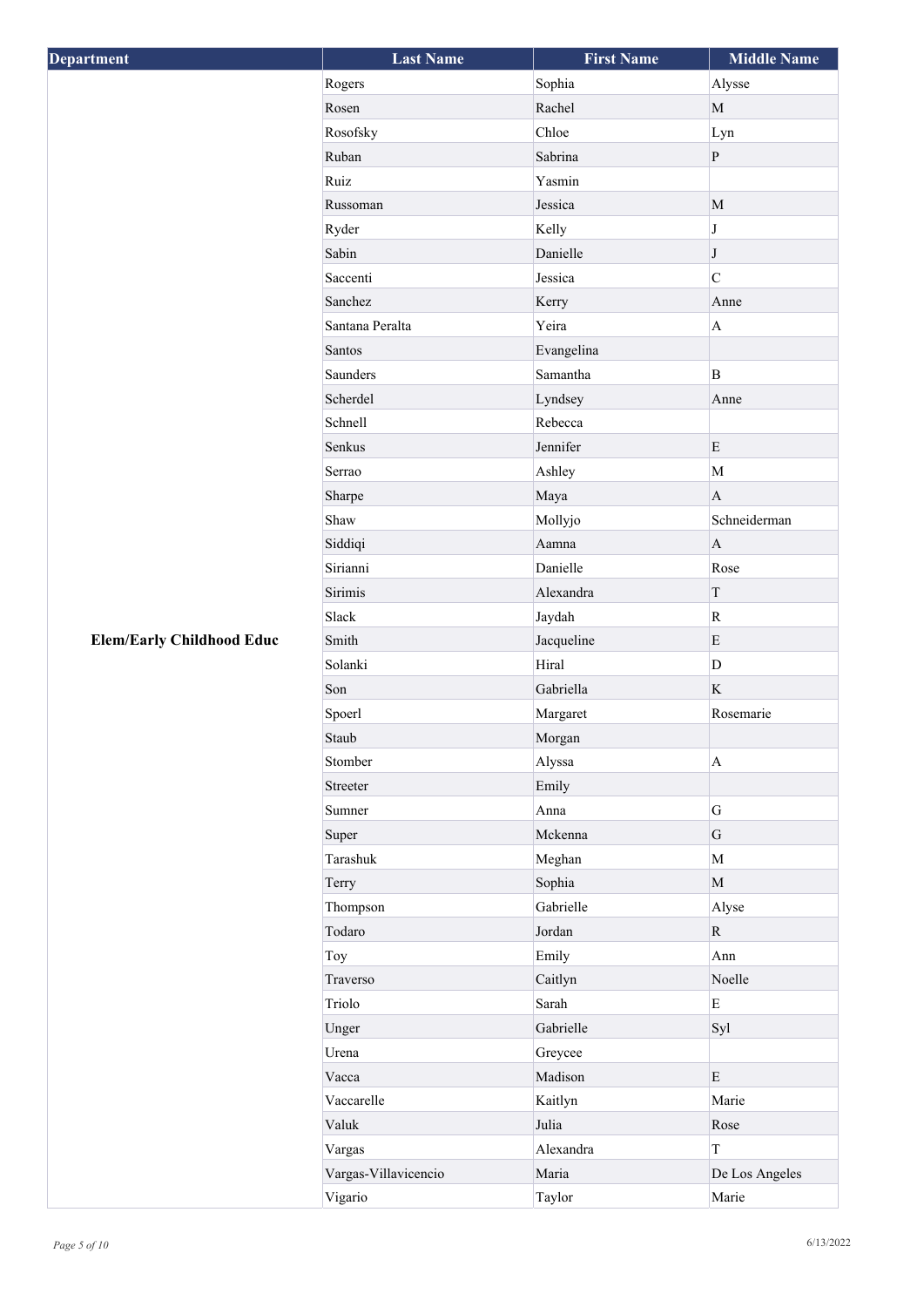| <b>Department</b>                | <b>Last Name</b>                                                | <b>First Name</b> | <b>Middle Name</b> |
|----------------------------------|-----------------------------------------------------------------|-------------------|--------------------|
|                                  | Viswanathan                                                     | Sreenidhi         |                    |
|                                  | Wagner                                                          | Julia             | A                  |
|                                  | Wajda                                                           | Victoria          | Pauline            |
|                                  | Walls                                                           | Kaitlyn           |                    |
|                                  | Warker                                                          | Megan             | M                  |
|                                  | Wise                                                            | Abigail           | R                  |
|                                  | Witschonke                                                      | Amanda            |                    |
| <b>Elem/Early Childhood Educ</b> | Wodarczyk                                                       | Allison           | M                  |
|                                  | Wright                                                          | Kimberly          | $\mathbf{R}$       |
|                                  | Wrobel                                                          | Nicole            | Patricia           |
|                                  | Wyer                                                            | Lynn              | Marie              |
|                                  | Yannello                                                        | Skylar            | Ann                |
|                                  | Zhao                                                            | Samantha          |                    |
|                                  | Zuniga                                                          | Arleth            |                    |
|                                  | <b>Total Students for Elem/Early Childhood Educ Department:</b> |                   | 225                |

| <b>Department</b>                                         | <b>Last Name</b> | <b>First Name</b> | <b>Middle Name</b> |
|-----------------------------------------------------------|------------------|-------------------|--------------------|
| <b>School of Education</b>                                | Lawas            | Mary Abigail      |                    |
| <b>Total Students for School of Education Department:</b> |                  |                   |                    |

| <b>Department</b>            | <b>Last Name</b>  | <b>First Name</b> | <b>Middle Name</b> |
|------------------------------|-------------------|-------------------|--------------------|
|                              | Ackerman          | Lily              |                    |
|                              | Aguiar            | Mariana           |                    |
|                              | Ahlborn           | Samantha          | Katherine          |
|                              | Ahson             | Sarah             |                    |
|                              | Alexy             | Camryn            | Elizabeth          |
|                              | Algieri           | Olivia            | ${\bf E}$          |
|                              | Anderson          | Megan             | E                  |
|                              | Ashley            | Julianna          | Kathleen           |
|                              | Baby              | Emma              | $\mathbf R$        |
|                              | Barillari         | <b>Briana</b>     | K                  |
|                              | Barroqueiro       | Casandra          |                    |
|                              | Beirne            | Kylie             |                    |
|                              | Bennett           | Michelle          | <b>Brandy</b>      |
| Special Ed, Lang, & Literacy | Benson            | Maya              | Hope               |
|                              | Berger            | Katie             | $\mathbf E$        |
|                              | Bersani           | Sarah             | Grace              |
|                              | <b>Boisvert</b>   | Mikayla           | Louise             |
|                              | Bombace           | Michelle          | $\mathbf{R}$       |
|                              | <b>Bougades</b>   | Jaclyn            | N                  |
|                              | <b>Branchizio</b> | Nina              | Filomena           |
|                              | <b>Branco</b>     | Taylor            | D                  |
|                              | <b>Bredice</b>    | Allessandra       |                    |
|                              | <b>Brillantes</b> | Kelsey            | Paige              |
|                              | <b>Bronfeld</b>   | Carly             |                    |
|                              | <b>Buck</b>       | Mary              |                    |
|                              | <b>Burns</b>      | Jessica           | $\mathbf L$        |
|                              | <b>Bury</b>       | Michael           |                    |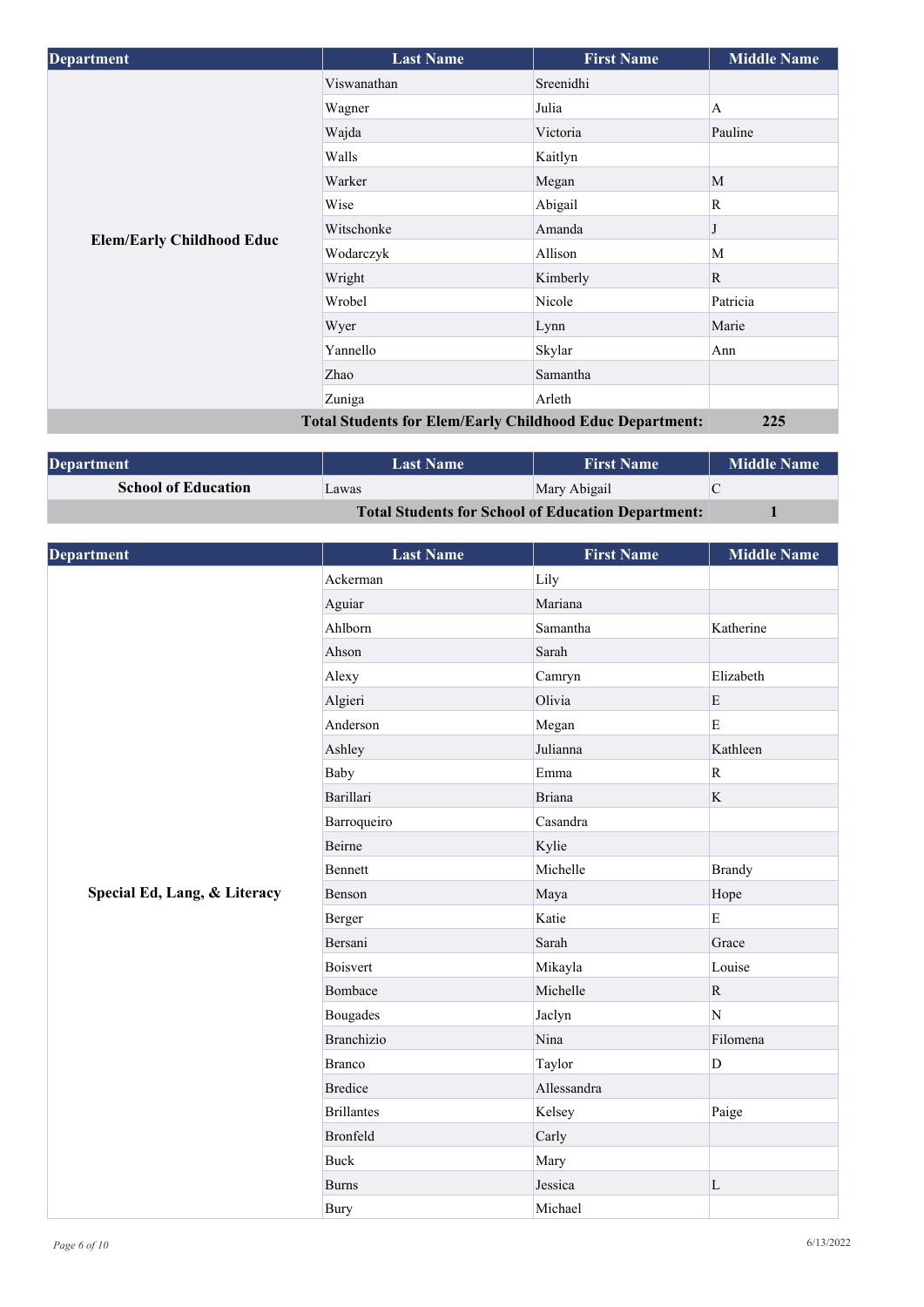| <b>Department</b>            | <b>Last Name</b> | <b>First Name</b> | <b>Middle Name</b> |
|------------------------------|------------------|-------------------|--------------------|
|                              | Carola           | Jenna             | ${\rm N}$          |
|                              | Castro           | Jennifer          |                    |
|                              | Cesaro           | Alexa             | E                  |
|                              | Chamberlain      | Andrew            | $\mathbf{M}$       |
|                              | Chan             | Zoe               | $\rm K$            |
|                              | Charette         | Liv               |                    |
|                              | Cheng            | <b>Brittany</b>   | $\mathbf C$        |
|                              | Cheslock         | Heather           | $\mathbf{A}$       |
|                              | Chiriboga        | James             | $\mathbf V$        |
|                              | Chulamanis       | Devyn             | Elisabeth          |
|                              | Cohen            | Elizabeth         | Fey                |
|                              | Corman           | Lillian           |                    |
|                              | Curtis           | Katherine         | Elizabeth          |
|                              | Damiano          | Nicole            | $\mathbf{M}$       |
|                              | Dane             | Gianna            | ${\bf N}$          |
|                              | Davies           | Camryn            |                    |
|                              | D'avirro Humphr  | Stephanie         | $\bf J$            |
|                              | Del Gaizo        | Sofia             | $\mathbf E$        |
|                              | Della Rovere     | Julia             | Grace              |
|                              | Deutschmeister   | Amy               | $\rm T$            |
|                              | Digiovanni       | Sophia            | $\, {\bf P}$       |
|                              | Esposito         | Lauren            | $\mathbf{A}$       |
|                              | Evangelista      | Zachary           | Louis              |
| Special Ed, Lang, & Literacy | Fanta            | Benjamin          | $\rm F$            |
|                              | Farrell          | Lauren            |                    |
|                              | Fasano           | Taylor            | $\mathbf{M}$       |
|                              | Fiamingo         | Alisabeth         | R                  |
|                              | Fletcher         | Lauren            | $\overline{C}$     |
|                              | Fontana          | Carson            |                    |
|                              | Frazzano         | Celina            | $\mathbf M$        |
|                              | Fusella          | Kathryn           | Grace              |
|                              | Gardner          | Katherine         | Grace              |
|                              | Garrett          | Alexa             |                    |
|                              | Gatton           | Jeffrey           | ${\bf G}$          |
|                              | Gauthier         | Mia               | ${\bf N}$          |
|                              | Gerace           | Jacqueline        | $\mathbf R$        |
|                              | Giordano         | Lindsey           | Alexa              |
|                              | Godino           | Victoria          |                    |
|                              | Gordon           | Margaret          | $\mathbf G$        |
|                              | Gouin Dominguez  | Keren             | $\mathbf M$        |
|                              | Gruman           | Lauren            | Sophia             |
|                              | Guerrera         | Jordan            |                    |
|                              | Guerrero         | Jessica           |                    |
|                              | Guler            | Jayda             |                    |
|                              | Gumpel           | Anna              |                    |
|                              | Hamtil           | Jake              | $\mathbf W$        |
|                              | Hansen           | Madison           | Elizabeth          |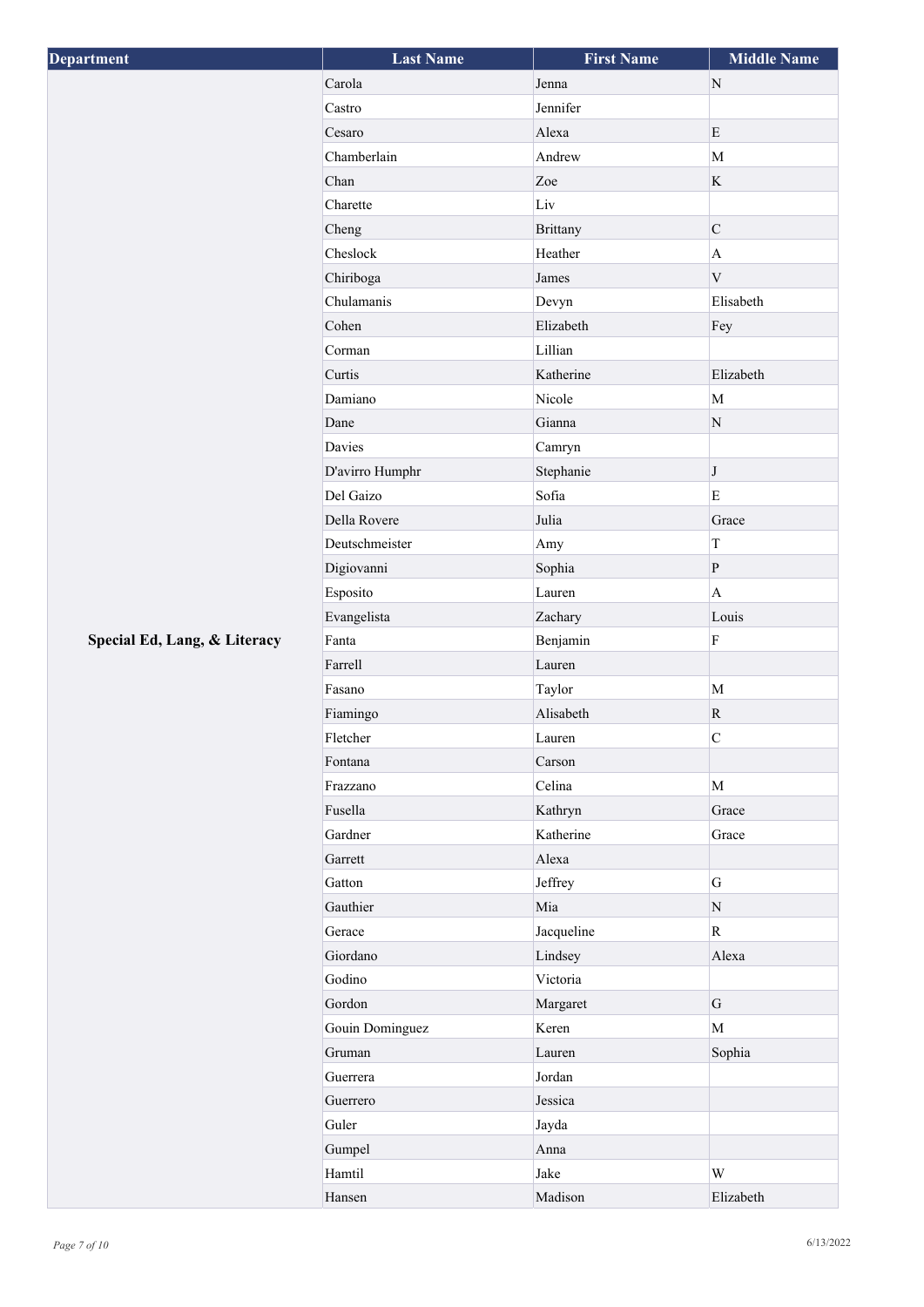| <b>Department</b>            | <b>Last Name</b> | <b>First Name</b> | <b>Middle Name</b> |
|------------------------------|------------------|-------------------|--------------------|
|                              | Haugh            | Madison           | Rose               |
|                              | Healey           | Kaitlyn           | ${\bf E}$          |
|                              | Heiser           | Abigail           | Patricia           |
|                              | Hicks            | Mary              | $\mathbf M$        |
|                              | Hill             | Tabitha           | Ann                |
|                              | Himmelberger     | Robin             | Cheyenne           |
|                              | Hyman            | Paige             |                    |
|                              | Imiolek          | Emily             |                    |
|                              | Jackapino        | Lauren            | Nicole             |
|                              | Jannarone        | Isabella          |                    |
|                              | Jones-Coston     | Ziara             | Chantelle          |
|                              | Joseph           | Sorena            |                    |
|                              | Kania            | Sarah             | $\overline{\rm N}$ |
|                              | Kaplan           | Jillian           | L                  |
|                              | Katsouris        | Sophia            | Therese            |
|                              | Kligman          | Isabelle          | Lucille            |
|                              | Knapp            | Jessica           | $\bar{\rm T}$      |
|                              | Kratchwell       | Lindsay           | Anne               |
|                              | Krzyzkowski      | Rian              | Emma               |
|                              | Labarca          | <b>Brooke</b>     | ${\bf F}$          |
|                              | Ladron Posadas   | Ana               |                    |
|                              | Laham            | Samantha          |                    |
|                              | La Lima          | Concetta          | Maria              |
| Special Ed, Lang, & Literacy | Larsen           | Haley             | Lynn               |
|                              | Lazarowitz       | Shannon           | Nicole             |
|                              | Leddy            | Ciara             | L                  |
|                              | Leonardis        | Cassidy           | S                  |
|                              | Leonetti         | Sophia            |                    |
|                              | Leslie           | Grayson           | $\mathbf S$        |
|                              | Levy             | Korrine           | $\mathbf V$        |
|                              | Lillis           | Michael           | $\mathbf K$        |
|                              | Long             | Emily             | Clare              |
|                              | Lo Piccolo       | Maria             | Rosalia            |
|                              | Luhrs            | Matthew           |                    |
|                              | Mackey           | Julia             | Reily              |
|                              | Magrino          | Amy               | $\mathbf K$        |
|                              | Mancini          | Elizabeth         |                    |
|                              | Mannarino        | Amanda            |                    |
|                              | Margolin         | Emily             | ${\bf E}$          |
|                              | Martinez         | Sofia             | $\mathbf N$        |
|                              | Mascali          | Julia             | Rose               |
|                              | Maya             | Emily             | Elizabeth          |
|                              | Mccauley         | Morgan            |                    |
|                              | Mccormack        | Christopher       |                    |
|                              | Mendez           | Amanda            |                    |
|                              | Meyh             | Donavyn           |                    |
|                              | Milordo          | Gianna            |                    |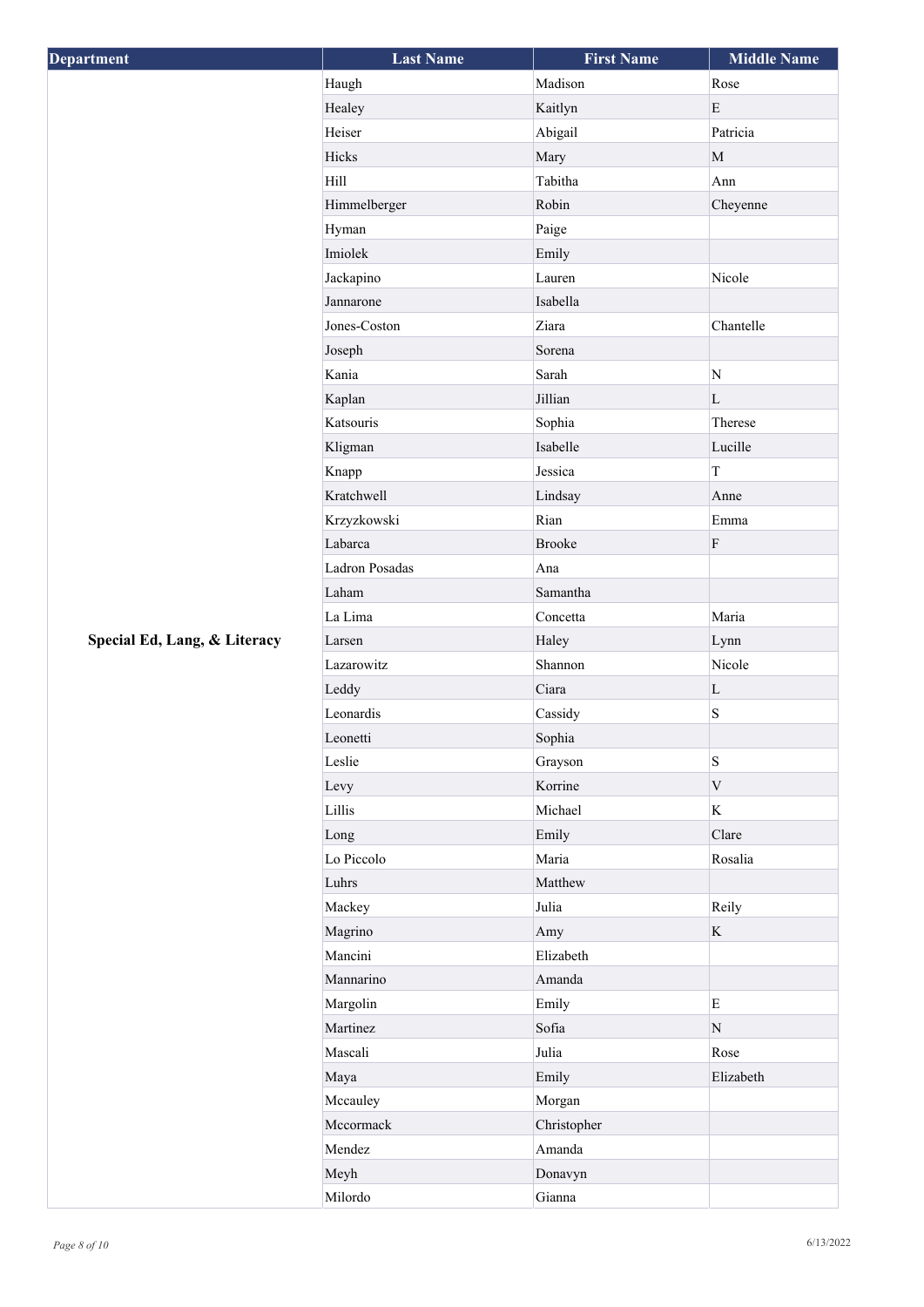| <b>Department</b>            | <b>Last Name</b> | <b>First Name</b> | <b>Middle Name</b>      |
|------------------------------|------------------|-------------------|-------------------------|
|                              | Misson           | Morgan            | $\bf J$                 |
|                              | Mody             | Sanaya            | $\overline{\mathbf{R}}$ |
|                              | Molina           | Kiara             | Bianca                  |
|                              | Molnar           | Alyssa            |                         |
|                              | Morris           | Nina              | Michelle                |
|                              | Mulhall          | Madison           | $\mathbf 0$             |
|                              | Nair             | Malvika           |                         |
|                              | Neely            | Sean              |                         |
|                              | Nufrio           | Victoria          | Leigh                   |
|                              | O'brien          | Allyson           | D                       |
|                              | O'donnell        | Katherine         | Grace                   |
|                              | Okamura          | Taylor            | $\boldsymbol{\rm{A}}$   |
|                              | Oliver           | Steven            | ${\bf R}$               |
|                              | Olsen            | Emmalee           | $\overline{\mathbf{R}}$ |
|                              | O'neill          | Katelyn           | Rose                    |
|                              | Pagnillo         | Olivia            | $\rm K$                 |
|                              | Palmieri         | Angelica          | $\mathbf{M}$            |
|                              | Pappas           | Sophia            | Rene                    |
|                              | Park             | Dayna             | Yerin                   |
|                              | Park             | Sayon             |                         |
|                              | Park             | Vienne            | S                       |
|                              | Pastore          | Julianna          |                         |
|                              | Peesapati        | Lalita Sarva      | $\mathbf V$             |
| Special Ed, Lang, & Literacy | Perdomo          | Renee             |                         |
|                              | Perez            | David             | Michael                 |
|                              | Perrine          | Emily             | Fortune                 |
|                              | Pesantes         | Gabriella         | $\mathbf M$             |
|                              | Phillips         | Nicolette         |                         |
|                              | Pilla            | Rosemarie         |                         |
|                              | Pinkham          | Jared             | $\mathbf{A}$            |
|                              | Pridmore         | Samuel            |                         |
|                              | Pulda            | Patricia          | Alese                   |
|                              | Rabinowitz       | Karly             |                         |
|                              | Radano           | Natalie           | Marie                   |
|                              | Rafferty         | Celine            | $\, {\bf P}$            |
|                              | Regen            | Samuel            | Edward                  |
|                              | Rinaldi          | Emily             | Kate                    |
|                              | Ring             | Meghan            | $\overline{O}$          |
|                              | Rivera           | Gabriela          | Roxana                  |
|                              | Rose             | Gabriella         | Candida                 |
|                              | Rozencwaig       | Cara              | $\mathbf L$             |
|                              | Ruane            | Hailey            | Margaret                |
|                              | Ruderman         | Lindsey           | Grace                   |
|                              | Ruggiero         | Victoria          | Anne                    |
|                              | Rushnak          | Kerry             | E                       |
|                              | Ryu              | Mira              | $\rm K$                 |
|                              | Saia             | Giavanna          | Cassandra               |